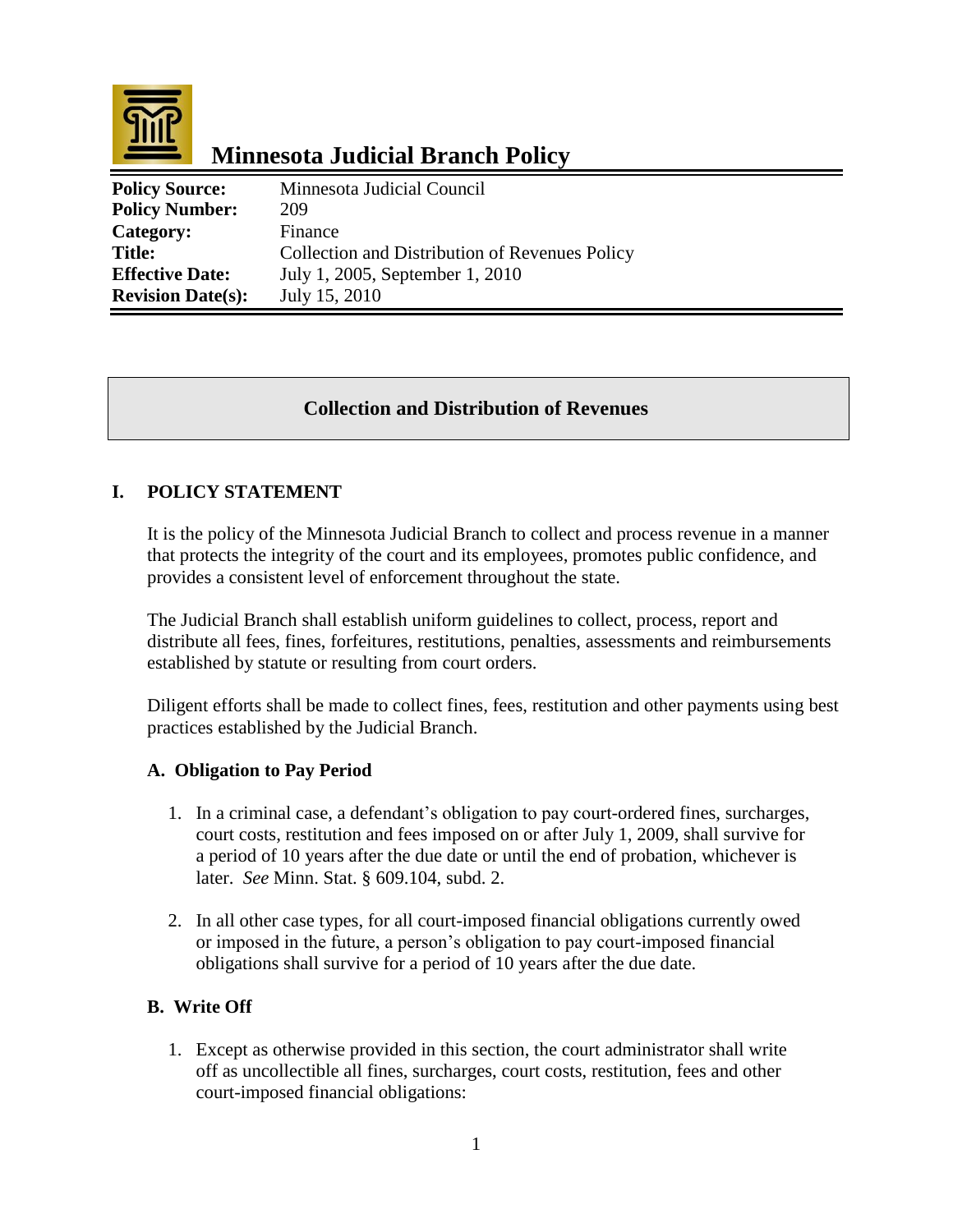- a. upon expiration of the applicable obligation to pay period; or
- b. before the expiration of the obligation to pay period when:
	- i. the debt owed is less than \$10.00;
	- ii. the obligor has been deported;
	- iii. all reasonable collection efforts have been exhausted; or
	- iv. the cost of further collection efforts will exceed the amount recoverable.

Paragraph b does not apply in cases that include a restitution obligation.

- 2. Consistent with State Court Administrator Policy/Procedure 209(b) Collection of Past-Due Accounts:
	- a. The court administrator shall write off as uncollectible all financial obligations of juveniles ordered or assessed in Juvenile Court upon termination of the Juvenile Court's jurisdiction, which occurs either by order of the court or when the individual becomes 19 years of age, or 21 years of age in extended jurisdiction juvenile cases. *See* Minn. Stat. § 260B.193, subd. 5.

If extended jurisdiction juvenile status is revoked and an adult sentence is imposed or executed, any financial obligation ordered or assessed as part of that sentence is under the jurisdiction of the adult court, is subject to collections under State Court Administrator Policy/Procedure 209(b) Collection of Past-Due Accounts, and the obligation to pay period and write-off provisions applicable to adult criminal cases apply. *See* §§ A.1 and B.1 above.

- b. The court administrator shall write off as uncollectible all fines, surcharges, court costs, restitution, fees and other financial obligations imposed as part of a diversion, continuance for dismissal or stay of adjudication 6 months after the end of the period of the continuance or stay UNLESS:
	- i. there is a hearing scheduled;
	- ii. there is an outstanding warrant;
- iii. the stay has been revoked or extended; or
- iv. a request or motion has been made to revoke the stay and/or terminate the agreement and resume prosecution.

#### **C. Voluntary Payments**

Court administration shall accept any voluntary payment made after the obligation to pay period has ended and/or the debt has been written off.